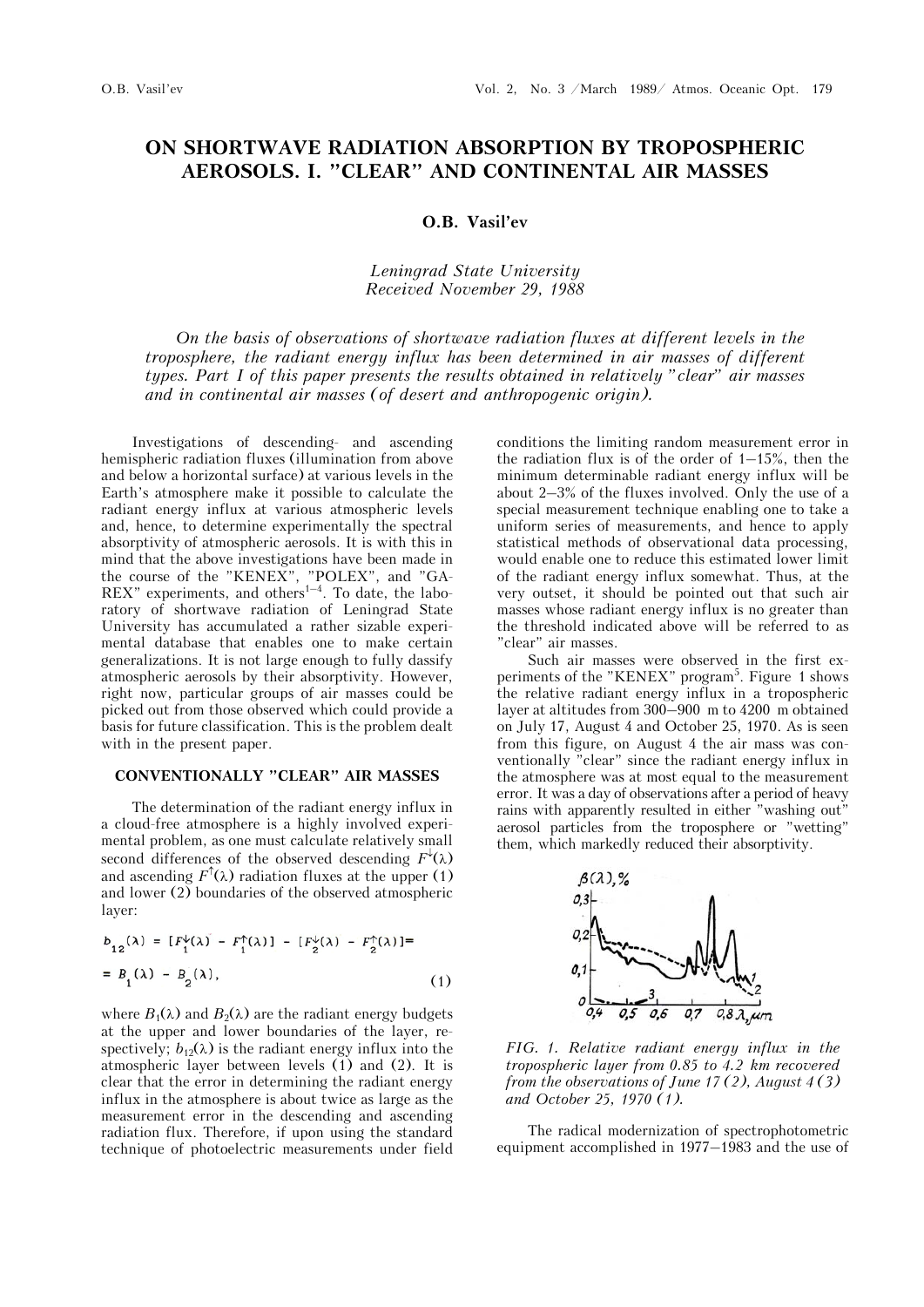a measuring technique enabling one to carry out statistical processing of the measurements results  $6$  reduced the minimum detectable radiant energy influx in the atmosphere by approximately a factor of 3 or 4, and made it equal to about  $0.5-1\%$  of the measured radiation flux<sup>7</sup>. Figure 2 presents the spectral behavior of the relative radiant energy influx in the atmospheric layer from the surface (50 m altitude) up to 5500 m (the influx was recalculated for a layer of 1000 mbar thickness; the quantities measured were half the plotted values), as obtained on May 22nd, 1973 over Lake Ladoga. The radiant energy influx in the wavelength range  $400-700 \mu m$  is about  $2-4\%$ , which somewhat exceeds the threshold indicated above, but is essentially of the same order. The arctic air mass under observation was also "clear" in the sense mentioned above. It seems fairly clear that the total radiant energy influx can be measured quite reliably with a relative error of about 50%), while one can hardly discuss the spectral distribution of this quantity taking into account the measurement errors (except for a certain increase in the influx near the ozone absorption band).



*FIG. 2. Relative radiant energy influx over the Lake Ladoga in the layer of the troposphere from 0.05 to 5.5km, recovered from observations of May 22, 1983.*

Summing up the foregoing discussion, one can conclude that such situations can occur in the Farth's atmosphere when shortwave radiation absorption by tropospheric will be less (August 4th, 1970) than or comparable (May 22nd, 1983) to the error of its measurements. The experimentally determined spectral variations of spectral variations of the value are, of course, statistically insignificant.

# **CONTINENTAL AIR MASSES CONTAINING "DRY"AEROSOL**

Radiant energy influx in the troposphere was first successfully determined during expedition work in the "KENEX-70" program on October 25th, 1970 over a desert surface, under near dust-storm conditions. The results of these studies were thoroughly discussed in Ref. 2. We note here just the main features and spectral behavior, as well as the altitude dependence of

shortwave radiation absorptivity of "dry" desert (sand, as will be shown below) aerosol.



*FIG. 3. Absolute (a) and relative (b) radiant energy influx over a desert in the tropospheric layer from 0.3 to 8.4 km on October 25, 1970; spectral curves of relative radiant energy influx*   $(c)$  in layers with  $\Delta p = 100$  mb at various levels *in the atmosphere.*

Figures 3a and 3b show absolute and relative radiant energy influx in the atmospheric layer from 0.3 to 8.4 km observed on October 25th, 1970 over Repetek station. We shall begin the analysis with the data presented in Fig. 2.

Figure 3b shows the spectral behavior of relative radiant heat influx  $\beta(\lambda) = b(\lambda) / F_1^{\downarrow}(\lambda)$  (in percent). This curve explicitly shows the dominant role of molecular absorption in the relative radiant energy influx into the troposphere. If aerosol absorption near  $\lambda = 0.4$  µm is about 20%, then in the vicinity of  $\lambda = 0.6$  µm it is already reduced to 10%, and as the wavelength increases, it is reduced still more. At the centers of the molecular absorption bands, however,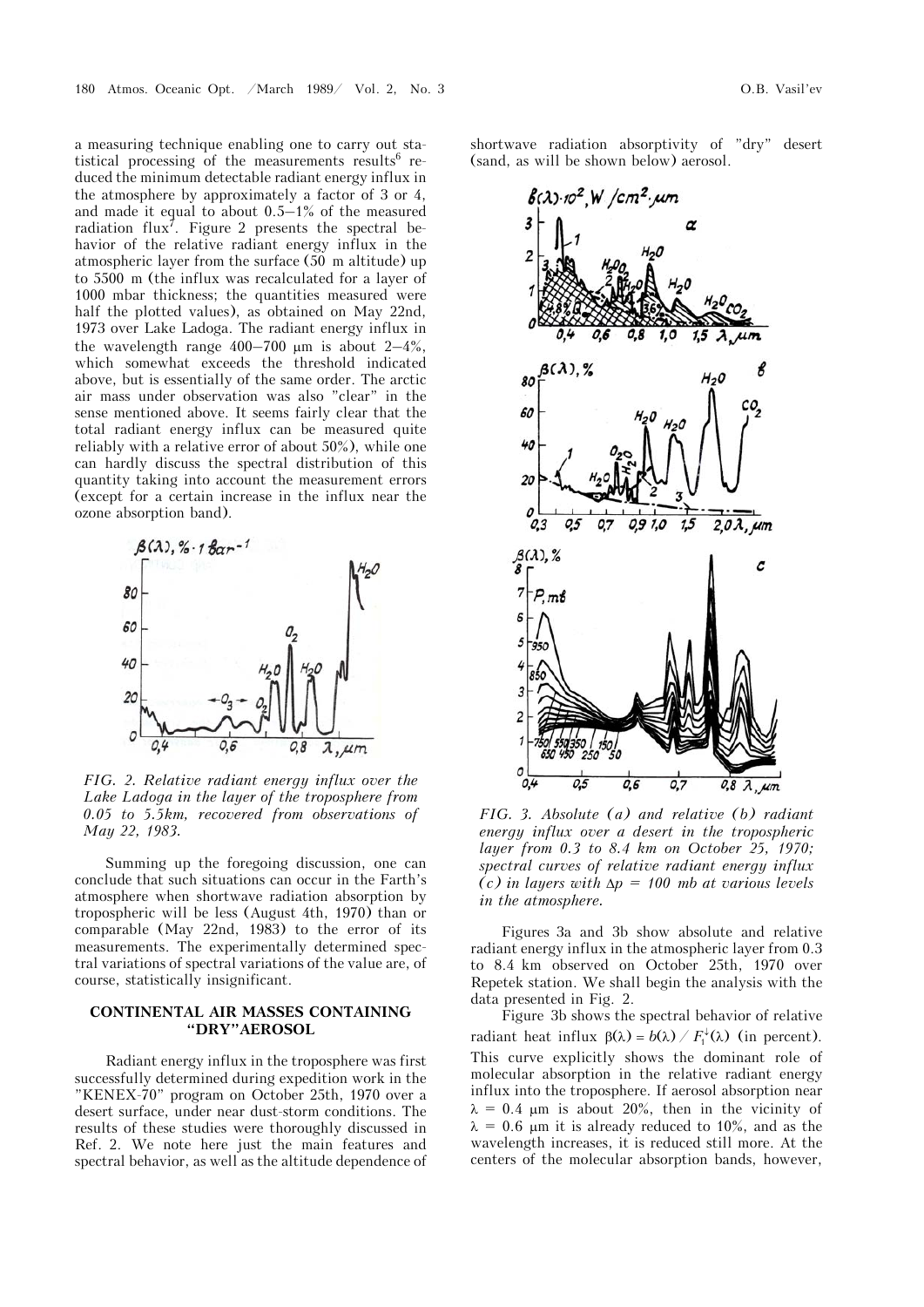corresponding values turn out to be 60% at  $\lambda = 1.4$  µm, 80% at  $\lambda = 1.8$  µm, etc. One can also see in Fig. 3b the spectral behavior of the imaginary part of the refractive index of hematite, the substance that gives desert sand its reddish color. It follows by comparing this curve with the spectral dependence of  $\beta(\lambda)$  that the spectral behavior of aerosol absorption is similar to that of the imaginary part of the complex refractive of hematite. The averaged spectrum of aerosol absorption for spectral regions away from molecular absorption bands can be approximated by a  $\lambda^{-1}$  dependence. The curve of the averaged aerosol absorption, which is approximated by a  $\lambda^{-1}$  dependence, is plotted as curve 2 of Fig. 3b. This approximation is to be considered as one possible description of the spectral behavior of aerosol absorption in the near infrared region.

Curve 3 in Fig. 3a has been obtained by multiplying the smoothed curve of relative radiant energy influx (approximated by  $\sim \lambda^{-1}$ ) by the energy distribution in the spectrum of the radiation incident on the upper boundary, which makes it possible to obtain the spectrum of the absolute averaged radiant heat flux into the troposphere due to absorption of radiant energy by aerosols. The area under this curve, which is equal to 0.095 cal/cm<sup>2</sup>min. (4.8% of the solar constant), characterizes the total absorption of radiation by aerosols in the wavelength range under consideration. The area enclosed between this curve and the observed radiant energy influx curve is equal to 0.075 cal/cm<sup>2</sup>min.  $(3.8\% \text{ of the solar constant})$ . It defines the total absorption of radiation by gas components of the atmosphere.

Thus, it happens that although molecular absorption plays the main role in the relative radiant heat influx, the spectrum of the source of radiation (the Sun) entering the troposphere is such that the absolute radiant energy influx due to absorption of radiation by aerosol and gas components of the atmosphere turns out to be of the same order of magnitude. The total absorption calculated using the data presented in Fig. 3a is equal to 0.17 cal/cm<sup>2</sup>min 8.5% of solar constant) with an error of about  $0.04 \text{ cal/cm}^2$ min.

The validity of the data obtained can be verified by comparing this value with independent actinometric (pyranometric) measurements: the influx into the layer 0.3 to 8.4 km from actinometric (integrated measurements is  $0.204 \pm 0.040$ ; the influx into the layer 0.3–8.4 km, using spectral measurements and estimates of absorption in the range from 2.4 to 3.0  $\mu$ m, is 0.195 $\pm$ 0.040 cal/cm<sup>2</sup>min.

Such a good agreement between integrated radiant energy fluxes obtained independently is undoubtedly evidence of reliable spectral measurements. The validity of the data is also confirmed by the fact that the observed absorption by aerosols can be fully accounted for by the number of aerosol particles of a given chemical composition that were observed on the day the optical measurements were made.

Figure 3b shows the changes with height in the relative radiant energy influx into layers with  $\Delta p = 100$  mb. In regions away from molecular absorption band, the radiant energy influx is due to aerosol absorption. In the lower layers of the atmosphere, the influx increases with decreasing wavelength. Obviously, this is can be explained by the spectral behavior of the imaginary part of the refractive index of hematite. In the upper layers of the atmosphere,  $\beta(\lambda)$  becomes independent of the wavelength, i.e., the aerosol becomes grey (apparently it is dust of cosmic origin or aerosol brought in from other regions). Thus, the aerosol generated by the desert surface rises only as high as the tropopause. The stratospheric aerosol is of different origin.

Results similar to those obtained in Repetek on October 25, 1970 were then also obtained in other experiments carried out in the same year,  $1970^5$ , In 1971<sup>8</sup>, and in 1974 in the vicinity of ATEP<sup>9</sup> and others.



*FIG. 4. Absolute radiant energy influx in the layer of the troposphere from 0.5 to 7.2 km as observed:*

*1 – in the vicinity of Zaporozh'e on August 22, 1972; 2 – in the vicinity of Rustavi on December 4, 1972; 3 – over Donetsk on August 9, 1975; 4 – over Rylsk on August 3, 1975.*

Another type of "dry" continental aerosol repeatedly observed in the experiments was aerosol of anthropogenic origin, observed in air masses over industrial regions. Figure 4 presents the relative radiant energy influx into the entire layer of the atmosphere up to 4.2 km obtained in the vicinity of the town of Rustavi on December 4,  $1972^{10}$ , in Zaporozh'e and Dnepropetrovsk on August 22, 1972 $^{11}$ , in Rylsk on August 3, 1975 and in Donetsk on August 9, 1975<sup>12</sup>. Examination of the figure shows that in industrial regions, the relative radiant energy influx can achieve the same values as in desert regions, i. e., at maximum in the blue region of the spectrum they can amount to 15–17%. At the same time, the spectral behavior of the influx proves to be less clear-cut namely: over Rustavi and Rylsk it was practically neutral. The curves rise in the blue region of the spectrum over Zaporozh'e and Dnepropetrovsk, and over Donetsk this might be due to the fact along with the